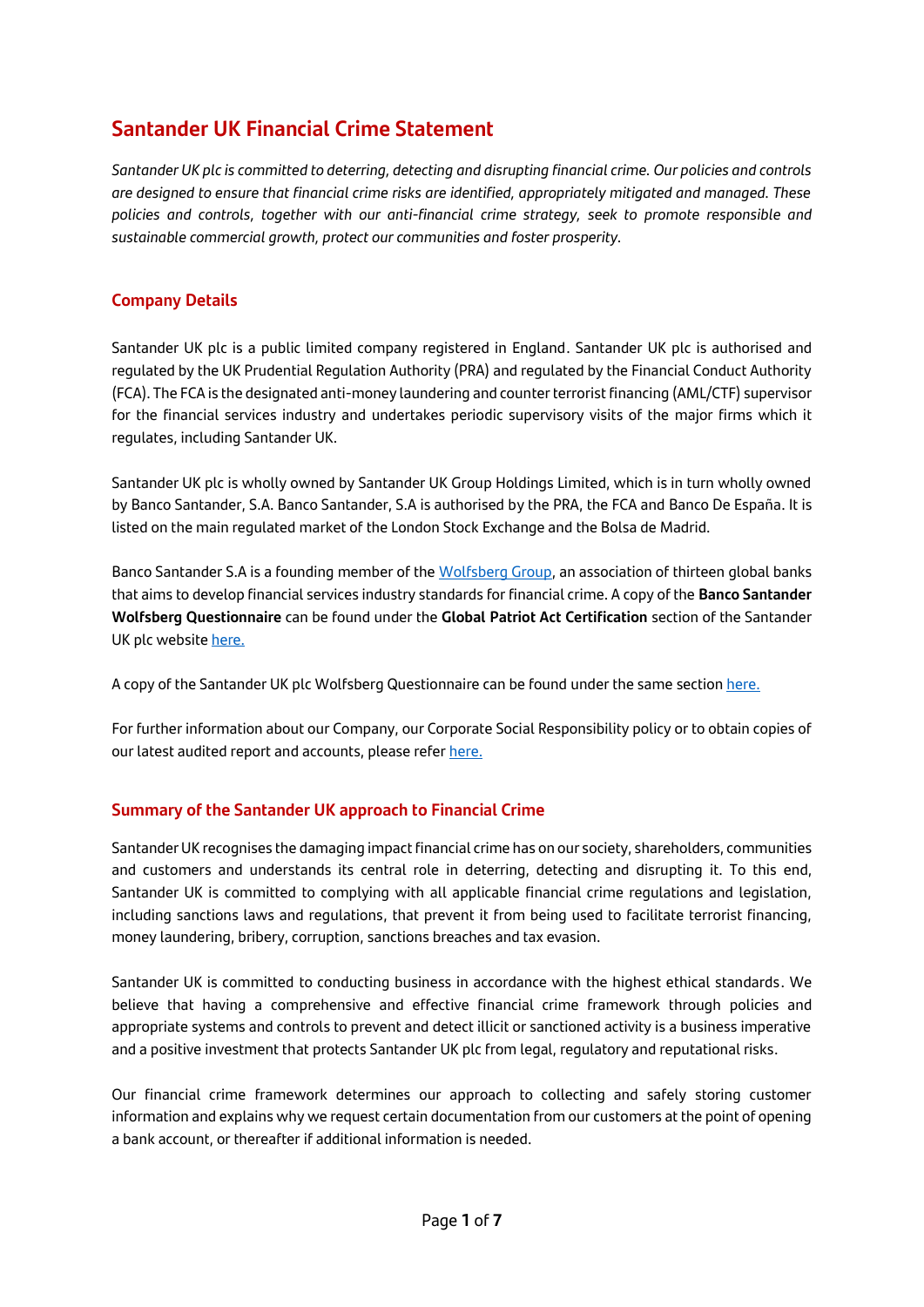The framework includes Policies and Standards that apply to all business areas and Santander UK employees, agents, consultants and contractors, as well as entities owned or part-owned by Santander UK plc. These have been developed to comply with UK/EU legislation, FATF recommendations and the legal regime applicable to other jurisdictions in which Santander UK plc operates or conducts business. Our framework covers (but is not limited to):

- **EXECT ASSESS** Risk-based requirements for identifying and verifying the customer, understanding the nature and purpose of the business relationship, and performing due diligence so as to understand and mitigate associated financial crime risks.
- Risk-based periodic or event driven reviews of business relationships.
- Risk assessments for sanctions, AML/CTF and other financial crime risks.
- Country risk ratings. Santander UK classifies certain jurisdictions as High Risk in compliance with EU/UK law and having regard to national and international findings in relation to jurisdictions' corruption levels, crime, drug trafficking, modern slavery, illegal wildlife trafficking levels or indications of support for terrorism and nuclear arms proliferation.
- **•** Processes (including transaction monitoring) for detecting, investigating and reporting suspicious activity.
- Customer and payment screening requirements to identify prospective sanctions matches in compliance with UK, European or US (OFAC) sanctions legislation and processes for escalating and reporting any true matches identified.
- Governance arrangements (including the appointment of a Money Laundering Reporting Officer) that clearly describe accountabilities, responsibilities and escalation routes.
- Training requirements for the business, including specialised training for certain business areas.
- Oversight monitoring, record-keeping, information sharing and management information requirements.
- Provisions for the regular (at least annual) review of our Policies and Standards.

Our controls are designed to effectively manage and monitor financial crime risk and ensure that financial crime risk is managed within Santander's financial crime risk appetite, hence effectively reducing the risk of Santander UK plc being used in connection with financial crime.

Santander UK is committed to the most effective response to money laundering and terrorist financing. Our financial crime risk appetite requires application of robust system and controls to manage the risks, taking all reasonable steps to manage any residual money laundering & terrorist financing risks. Santander UK will not conduct business with individuals or entities that are subject to sanctions regulations, that would violate Santander UK or Banco Santander Sanctions Policy or that it believes are engaged in illicit activity. Santander UK has no appetite for establishing or maintaining relationships with customers associated with money laundering or terrorist financing offences.

Santander UK's Chief Executive Officer and Board of Directors are committed to their responsibilities under UK Law and Regulations to reduce the extent to which it is possible for Santander UK plc to be used for a purpose connected with financial crime, and to protect the interests of its customers and staff.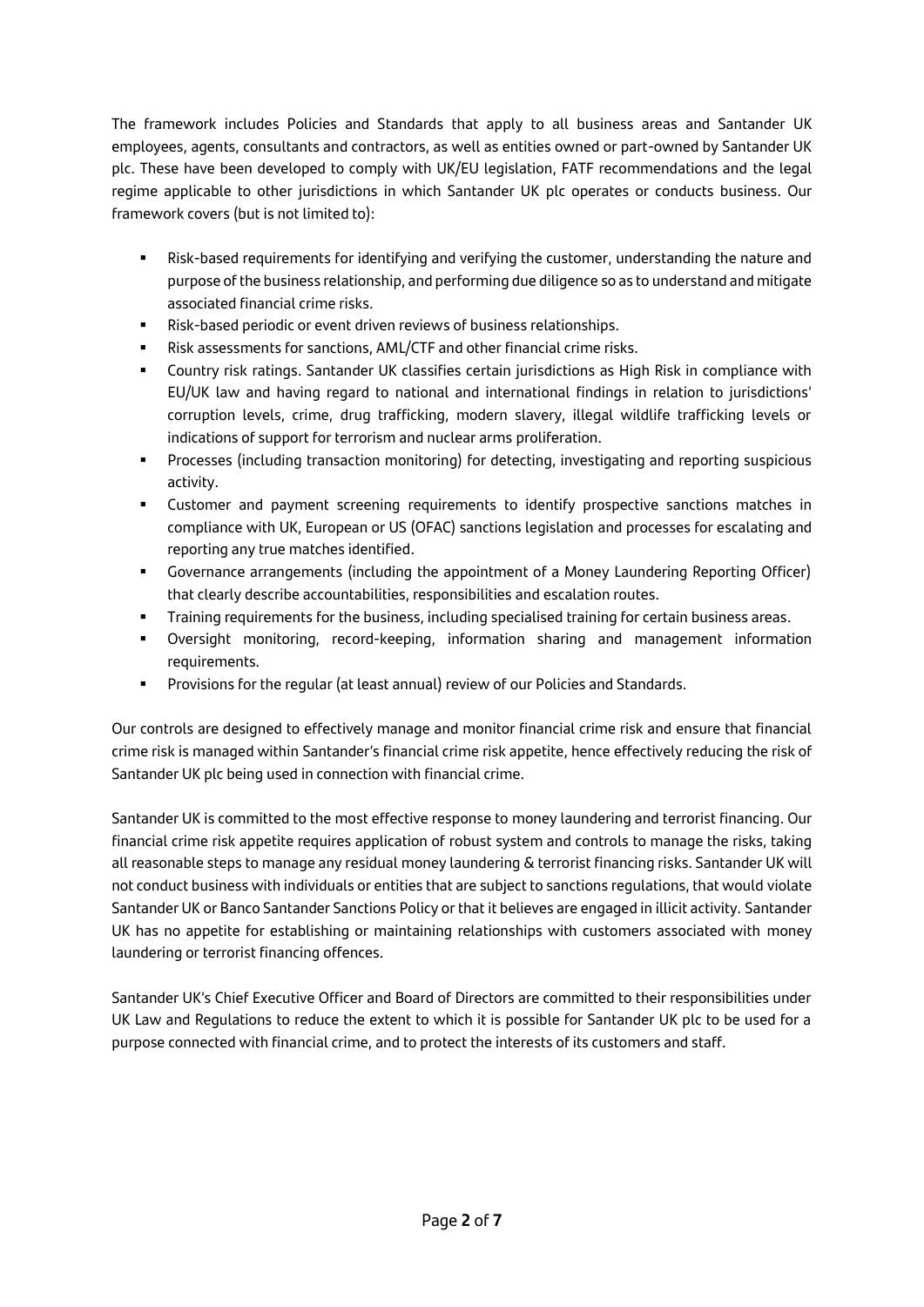## **Santander UK Anti-Financial Crime Strategy**

Our AFC Strategy is based around our aspiration to create conditions that effectively resist and deter criminal activity, to be seen as a safe bank by our customers and community, and to meet and exceed regulatory expectations by having a collective, forward looking and informed view to managing financial crime risks.

The Strategy instils this aspiration across our organisation, and our mission statement outlines our commitment to deter, detect and disrupt financial crime and our aim to protect our customers and communities from financial crime, fostering prosperity.

We implement the Strategy through innovation, collaboration and education in order to give colleagues the right tools to combat financial crime, and to share and learn from success stories.

We also leverage partnerships with industry, industry bodies, non-governmental organisations, charities, government and other stakeholders where appropriate to help protect the UK financial services sector.

We are long-standing members of the Joint Money Laundering Intelligence Task Force – an industry body that shares information about the latest financial crime threats - and are members of UK Finance through which we share best practice and hone our approach to policy and regulatory requirements in a manner compliant with applicable laws.

Notably, we have established long standing, collaborative relationships with United for Wildlife and Stop the Traffik, as well as the Police Regional Organised Crime Units, which has promoted efficiencies in disrupting organised crime. You can view our Modern Slavery Statement [here.](https://www.santander.co.uk/about-santander/sustainability/modern-slavery-statement)

#### **AML/CTF Statement**

Santander UK has established Anti Money Laundering (AML) & Counter Terrorist Finance (CTF) policies and standards. These follow a risk sensitive approach and are subject to annual and ongoing review to combat money laundering and terrorist financing risks. These cover the following specifically:

- Comprehensive, risk-based Customer Due Diligence and Know Your Customer.
- **■** Identification of financial crime risks pertaining to each business area and to our customers, and the adoption of higher risk ratings and consequently Enhanced Due Diligence processes where appropriate.
- Criteria and measures for Enhanced Due Diligence concerning customers who are judged to present higher financial crime risks.
- Establishing and maintaining standards and records for managing information related to financial crime.
- Providing a financial crime training and education programme, covering trainings designed to ensure relevant employees are aware of their legal obligations relating to deterring, detecting, and disrupting financial crime.
- **•** Complying with FATF Recommendation 16 and the Information on the Payer (Wire Transfer) Regulations in relation to wire transfers.

Santander's policies and standards are subject to independent and continuous review by the Financial Crime Compliance Team and its Internal Audit Department to test business controls in situ and confirm their effectiveness. We are also subject to relevant testing by external auditors and oversight by the Unidad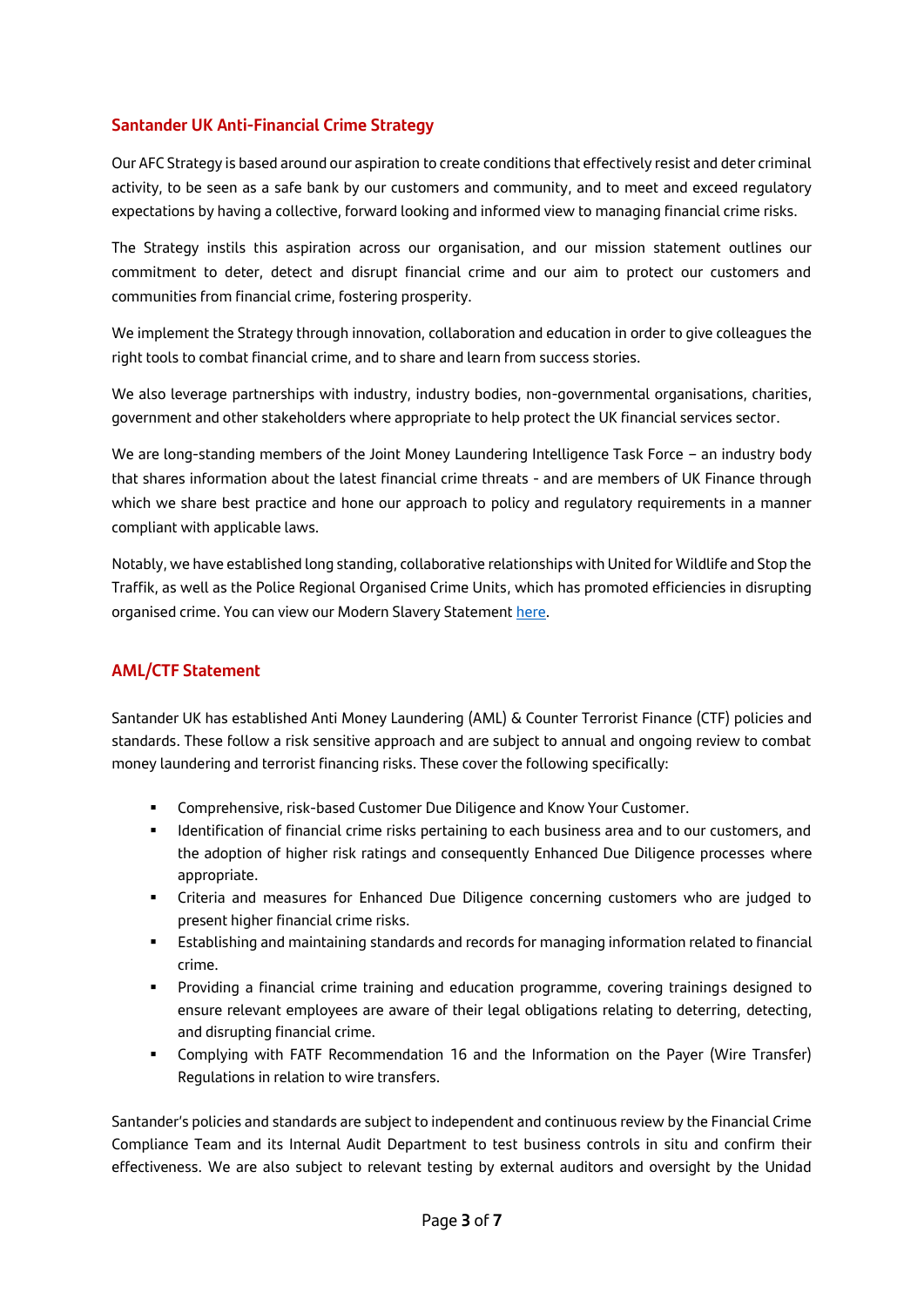Corporativa Inteligencia Financiera (Central Anti-Money Laundering Department) of our Global Parent, Banco Santander, S.A to confirm consistency and adherence to global operating standards.

We do not offer anonymous accounts and quard against establishing correspondent account relationships with shell banks or with correspondent banks that permit the use of their accounts by shell banks, among other types of restricted or prohibited activity.

Santander UK has appointed a Money Laundering Reporting Officer (MLRO) in accordance with its UK regulatory and criminal law obligations. The MLRO is also Santander UK's appointed Anti-Bribery and Corruption Officer and is responsible for oversight of the Santander UK control framework on preventing the facilitation of tax evasion. The UK MLRO reports to the Chief Legal and Regulatory Officer and is required to deliver an annual compliance report to the Executive Committee and Board.

#### **Sanctions Statement**

Santander UK is fully aligned with the UK regulatory framework and complies with applicable sanctions regimes, which are at a minimum the United Kingdom, the European Union, the United Nations and the United States' regimes. In addition, Santander UK complies with other applicable sanctions laws and regulations in the jurisdictions in which we operate.

We prohibit relationships with customers who are subject to sanctions or who act on behalf of or for the benefit of a government of a comprehensively sanctioned country or would violate Santander UK or Banco Santander Sanctions Policy. Transactions or undertaking business which is not in compliance with sanctions regulations or would violate Santander UK or Banco Santander Sanctions Policy are also prohibited. This includes any transaction initiated from a jurisdiction which Santander UK or Banco Santander classes as 'Prohibited' under our Sanctions Policy. Furthermore, relationships that have, or are proposing to develop business links or derive revenue (or assets) from countries that would breach Santander UK and Banco Santander Sanctions Policy are not accepted or maintained.

Our policies, standards and processes cover the following sanctions controls:

- **•** Performing business level and customer sanctions risk assessments and implementing controls proportionate to the risks identified.
- **•** Screening customers and payments during onboarding and in an ongoing manner to identify whether potential or current customers are sanctioned targets or whether transactions are prohibited under sanctions regimes or Santander UK and Banco Santander Sanctions Policy. This involves comparing sanctions and terrorist listings from open sources against customer databases and customer (incoming/outgoing) payment instructions.
- **■** Investigating any potential matches identified within clear timeframes and delaying payments as required pending investigation.
- Escalating and reporting true matches to OFSI, OFAC or other sanctions authority as appropriate.
- Preventing access to accounts (including online and mobile banking) or assets identified as connected to a sanctioned party or jurisdiction, as required.
- **•** Providing training to all relevant staff on different types of sanctions regimes and potential breach channels and providing enhanced training to employees with connections to the US.
- Keeping full records of identified, eliminated or confirmed matches and providing regular information to bank management in relation to sanctions.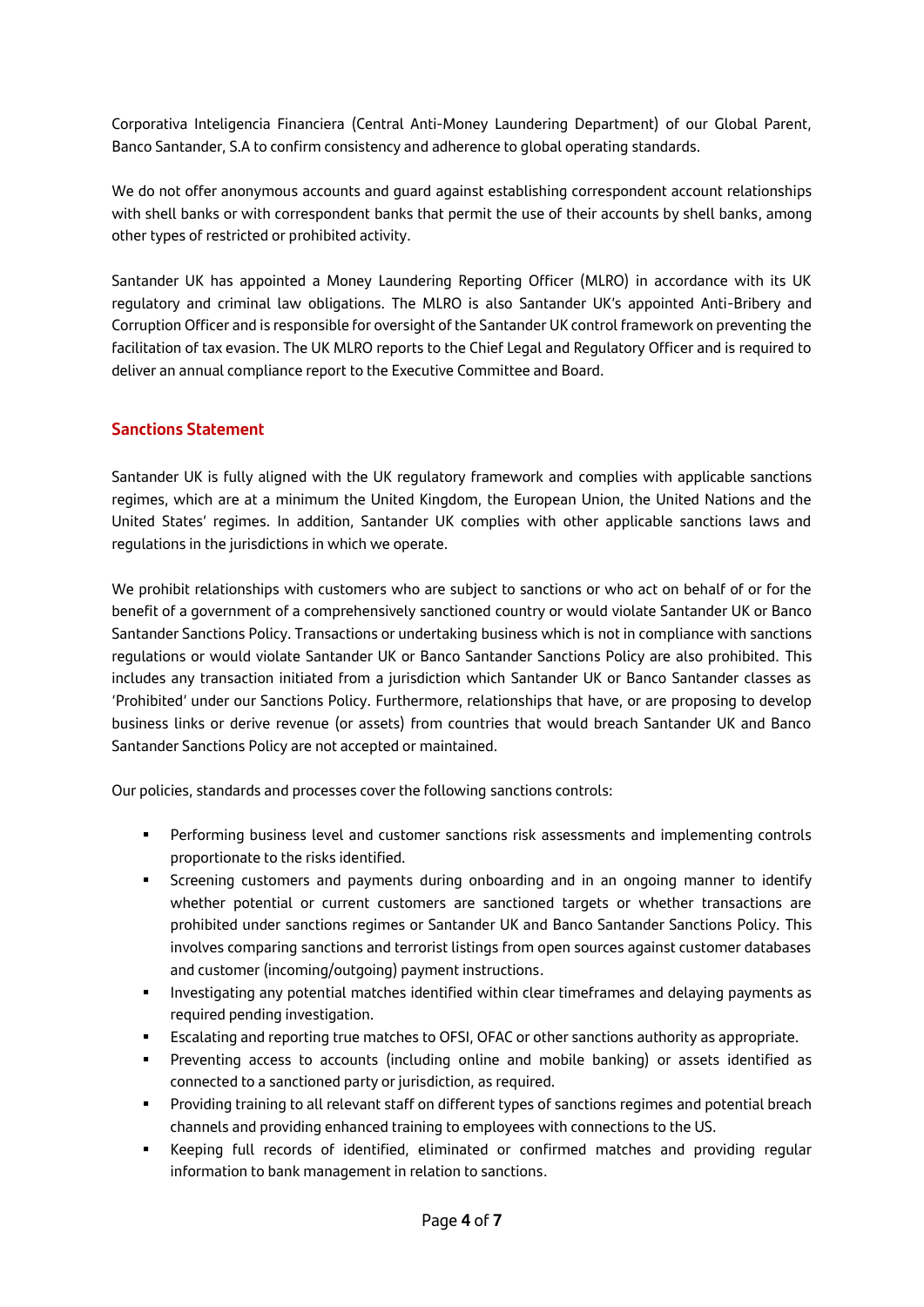**•** Performing assurance testing to ensure that controls are proportionate and appropriate and function well.

We adopt a risk-based approach to charities operating in sanctioned jurisdictions and seek to fully understand sanctions risks associated with any operations or projects.

#### *Further information on the UK sanctions regime*

The UK Government produces up-to-date information and comprehensive guidance on the UK's sanctions regime.

- For an overview of UK sanctions, please see guidance produced by the Foreign, Commonwealth and Development Office [here.](https://www.gov.uk/guidance/uk-sanctions)
- To view the latest on the UK's financial sanctions regime, including the Consolidated List of persons and entities subject to financial sanctions, regime-specific guidance and other notices, please see OFSI's website [here.](https://www.gov.uk/government/organisations/office-of-financial-sanctions-implementation)
- For further information on the UK's trade sanctions, arms embargoes and other related trade restrictions, including the consolidated list of strategic military and dual-use items that require export authorisation, please see the Export Control Joint Unit's website [here.](https://www.gov.uk/government/organisations/export-control-joint-unit)
- The UK Government has also implemented a ban on the export of luxury goods to Russia, North Korea and Syria. Further information on the specific requirements of each country regime can be found [here.](https://www.gov.uk/government/collections/uk-sanctions-regimes-under-the-sanctions-act)

# **Anti-Bribery and Corruption (AB&C) Statement**

We recognise the societal and reputational damage caused by bribery and corruption, and the individual and organisational consequences of failure to prevent bribery. We therefore have no appetite for maintaining relationships with employees and other persons who have engaged in bribery or corruption, or who have attempted to engage in such criminality, whilst acting on our behalf.

We expressly prohibit all forms of bribery and corruption involving our employees and other third parties acting for and on behalf of the bank and require our employees and third-party suppliers and providers to behave ethically and without bribery or corruption at all times when performing any form of service on our behalf.

Our policies are designed to comply with the expectations of applicable anti-bribery legislation in the markets and jurisdictions in which we operate, including (but not limited to) the UK's Bribery Act 2010. They apply to all our employees, agency employees, consultants and contractors irrespective of their location, function, grade or standing.

Our policies:

- **Explain the relevant legislation and the UK obligation to prevent bribery by anyone acting for or on** behalf of Santander UK.
- Contain the requirements for identifying, assessing, monitoring and managing bribery and corruption risk. This includes conducting business unit and organisation-wide risk assessments that identify business areas that present higher risks.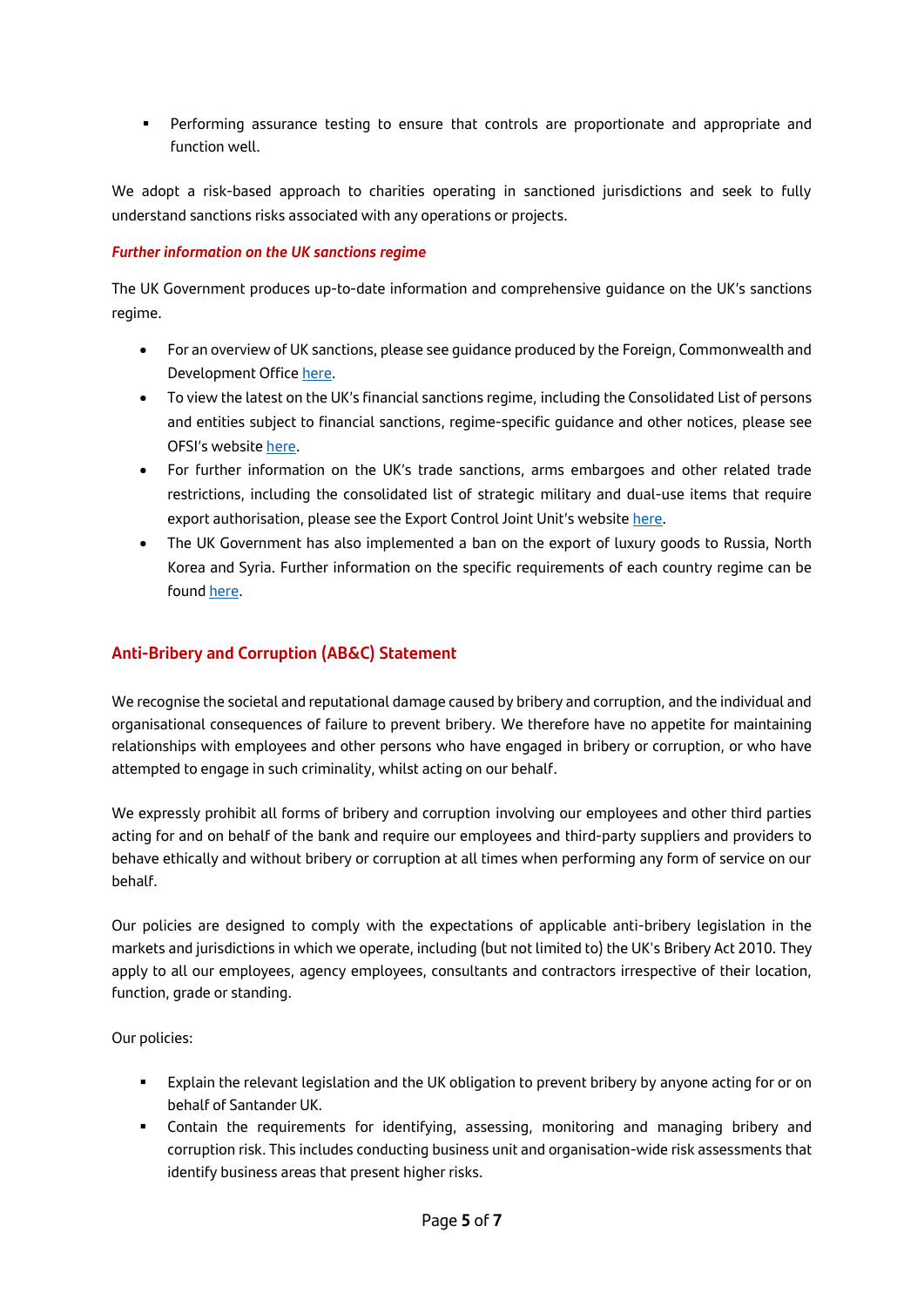- Provide helpful red flag indicators that alert colleagues to bribery or corruption risk.
- Clarify the roles and responsibilities of colleagues across the organisation in relation to anti-bribery and corruption, including senior-level authorisation for transactions, third-party relationships or outsourcing arrangements where appropriate.
- Describe clear channels for escalating and reporting concerns, including through our whistleblowing process.
- Lay down the requirements for mandatory and role-specific training across the organisation, the timely collection and analysis of Management Information, and for assurance testing.
- Set minimum standards of conduct in relation to anti-bribery and corruption, including clear communication of what is prohibited.
- Require robust controls for risk assessment, due diligence, and approval in relation to activities more susceptible to bribery and other corruption risks, including charitable activity, corporate sponsorships, employment offers, gifts and hospitality, procurement, customer sourcing, political advocacy, and other interactions with public officials.
- Contain comprehensive requirements for managing the bribery and corruption risks in relationships with Third Party providers of goods and services, including risk assessment, due diligence, contractual provisions, payment controls, and clear communication of Santander's expectations regarding bribery and corruption, ethical conduct, and channels for reporting concerns.

Finally, as part of our AFC Strategy, we engage with industry and other stakeholders to benchmark the strength of our AB&C framework against the views of expert external working groups, including Transparency International. We seek to strengthen our framework on an ongoing basis and review our AB&C Policy and Standards at least annually.

# **Statement on preventing the Facilitation of Tax Evasion**

Tax evasion is damaging to the government, businesses and societies in which it occurs. It diverts money and resources from those who need them most, hindering economic and social development.

Consequently, we have a zero-tolerance approach to our employees and associated persons facilitating tax evasion whilst acting for or on behalf of Santander UK. We promote and maintain an ethical business culture, and do not tolerate tax evasion in any aspect of our business.

Our policies are designed to comply with the expectations of applicable anti-tax evasion legislation in the markets and jurisdictions in which we operate, including (but not limited to) the UK's Criminal Finances Act 2017. We have a dedicated Policy and Requirements in place to ensure that Santander UK and third parties who are acting for or on behalf of it can prevent the facilitation of tax evasion.

Our requirements mandate:

- Periodic (at least annual) business unit risk assessments.
- Risk assessment of customers and third-party relationships.
- Ad hoc risk assessments at trigger events (such as changes to legislation) and periodic reviews.
- due diligence procedures.
- Contractual clauses for third parties acting as associated persons in relation to preventing the facilitation of tax evasion.
- Management information in relation to the risks faced by the business.
- Regular monitoring and review of the effectiveness of the systems and controls in place.